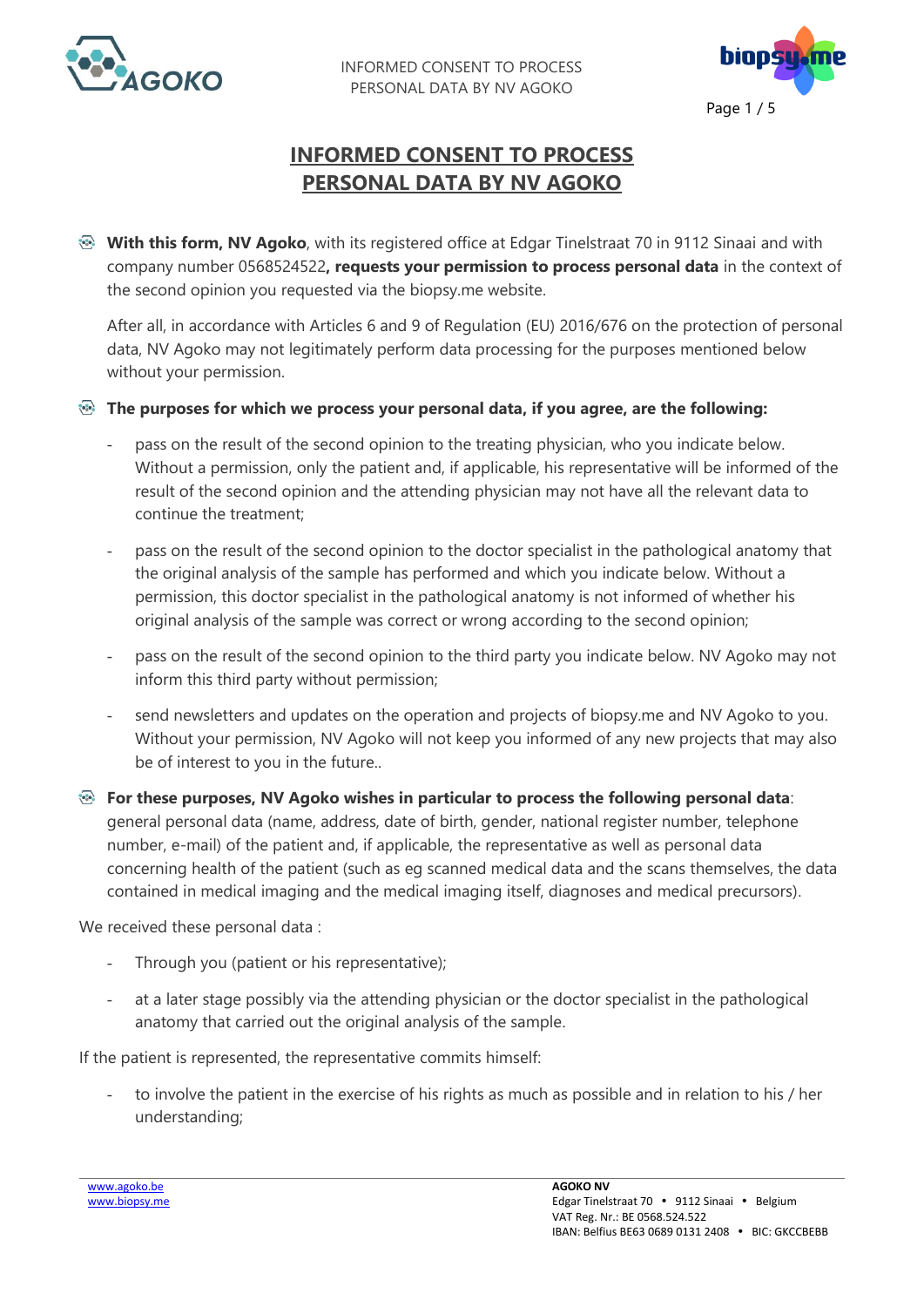



- inform the patient, after signing this informed consent form, as far as possible about his / her rights, as described in this form and in the privacy statement. If applicable, the representative will inform the patient of this at the moment that the patient's ability to understand this allows (eg when the minor patient turns 16, when a comatose patient awakens, during the healing of a severely mentally ill patient, etc. .).
- **All personal data will always be processed under the responsibility of Agoko NV**, who can be reached at +32 (0) 497 100969 or at the e-mail address patientservice@agoko.be.
- **NV Agoko explicitly refers to the Privacy Statement**, which you find attached to this document, to provide you with correct and clear information about the rights concerning the processing of personal data. NV Agoko therefore explicitly requests that you carefully review this Privacy Statement so that you can consent to the processing of the personal data in an informed manner.
	- If you agree that NV Agoko processes personal data for the purposes described in this form, we request you to complete and sign the declaration of consent below.
	- If you do not want NV Agoko to process personal data for the purposes described in this form, you may of course also refuse to give your consent without having to state a reason for doing so.
	- If you have given your permission, but subsequently change your mind, you will also be able to withdraw your consent by notifying Gert Van den Eynden, via the e-mail address patientservice@agoko.be, without having to supply a reason. If you withdraw your consent, NV Agoko will not use the personal data for the purposes described in this form for which you withdraw your consent. However, the revocation does not affect the legality of the data processing that took place prior to the withdrawal of your consent or of data processing that may be carried out without your permission or with which you still agree.
	- If you decide to refuse or withdraw your consent, this will not entail any disadvantage for all services that NV Agoko can offer you without your explicit permission to do so.
- **If you indicate below that you only wish to receive the second opinion yourself, then NV Agoko strongly recommends that you discuss the second opinion with your attending physician**. After all, the chance is real that you will not correctly interpret the second opinion report. NV Agoko therefore strongly recommends to make sure that you check below that the second opinion can also be sent to your doctor. At least, NV Agoko recommends that you thoroughly discuss the results of the investigation with your attending physician before drawing any conclusions.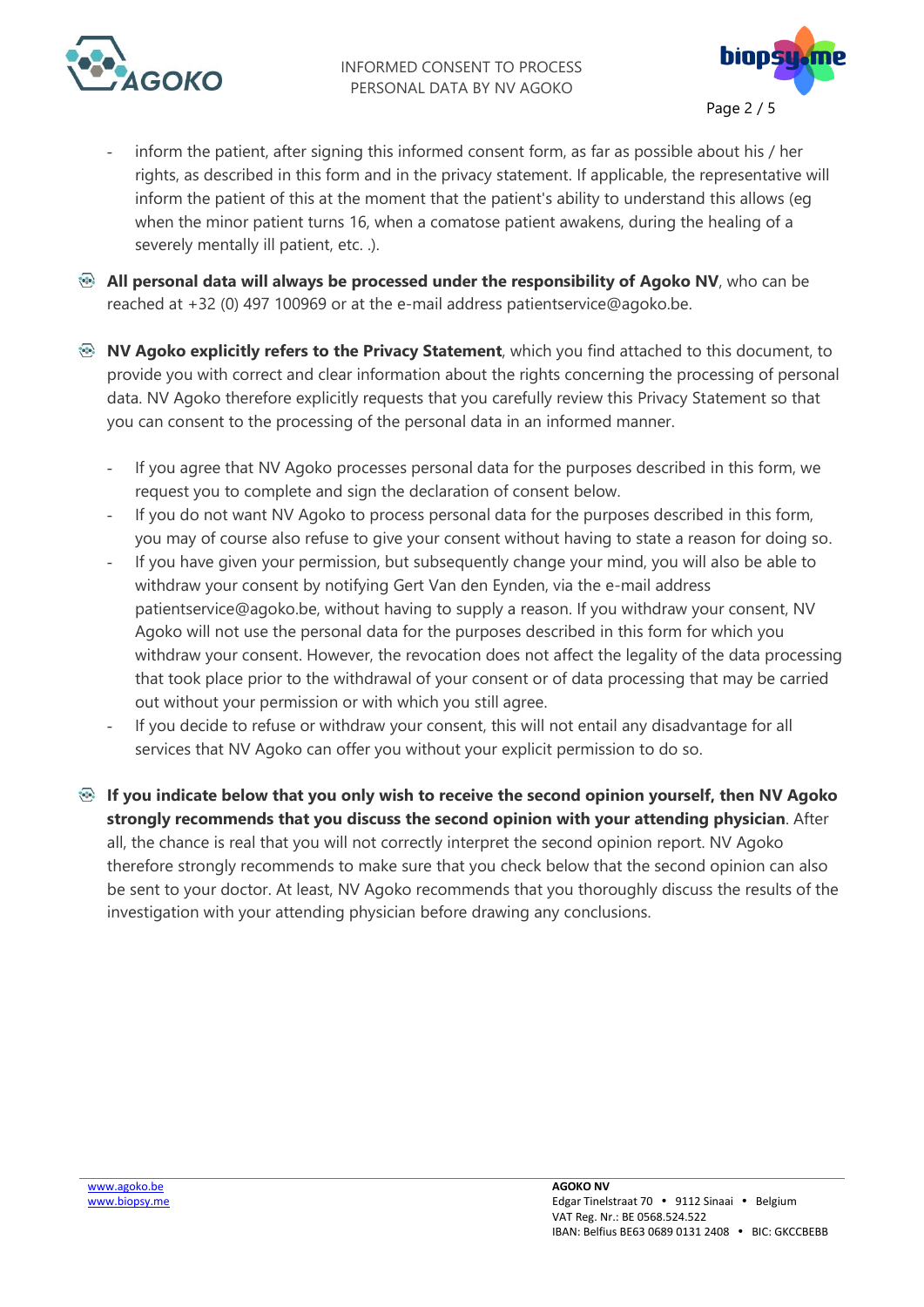

INFORMED CONSENT TO PROCESS PERSONAL DATA BY NV AGOKO



| I, the undersigned,                                                                                                                                                                                |                                                                                                                                                                                                                                                                                                                                                                            |  |  |  |
|----------------------------------------------------------------------------------------------------------------------------------------------------------------------------------------------------|----------------------------------------------------------------------------------------------------------------------------------------------------------------------------------------------------------------------------------------------------------------------------------------------------------------------------------------------------------------------------|--|--|--|
|                                                                                                                                                                                                    |                                                                                                                                                                                                                                                                                                                                                                            |  |  |  |
|                                                                                                                                                                                                    |                                                                                                                                                                                                                                                                                                                                                                            |  |  |  |
|                                                                                                                                                                                                    |                                                                                                                                                                                                                                                                                                                                                                            |  |  |  |
|                                                                                                                                                                                                    |                                                                                                                                                                                                                                                                                                                                                                            |  |  |  |
|                                                                                                                                                                                                    |                                                                                                                                                                                                                                                                                                                                                                            |  |  |  |
| hereby request (mark your choice)                                                                                                                                                                  |                                                                                                                                                                                                                                                                                                                                                                            |  |  |  |
| $\square$ in my own name                                                                                                                                                                           |                                                                                                                                                                                                                                                                                                                                                                            |  |  |  |
| $\Box$ in the name of the patient, and more specifically in the capacity of:                                                                                                                       |                                                                                                                                                                                                                                                                                                                                                                            |  |  |  |
|                                                                                                                                                                                                    | $\Box$ parent / guardian (if the patient is a minor). In this case, you must provide a copy of the identity<br>card of the minor, an extract from the national register stating parenthood or a certificate of<br>residence (indicating parenthood). If you act as a guardian, you must provide a copy of the<br>court's decision in which you were appointed as guardian. |  |  |  |
| $\Box$ administrator over the person. In this case, you must bring the court's decision in which you were<br>appointed as administrator.                                                           |                                                                                                                                                                                                                                                                                                                                                                            |  |  |  |
| $\Box$ the representative appointed by the patient. In this case, you must submit the written mandate<br>signed by the patient.                                                                    |                                                                                                                                                                                                                                                                                                                                                                            |  |  |  |
| $\Box$ by Article 14, §3 of the Law of 22 August 2002 on the rights of the patient appointed<br>representative, more specifically:                                                                 |                                                                                                                                                                                                                                                                                                                                                                            |  |  |  |
| $\Box$ cohabiting spouse;                                                                                                                                                                          |                                                                                                                                                                                                                                                                                                                                                                            |  |  |  |
| $\Box$ legally or factually cohabiting partner;                                                                                                                                                    |                                                                                                                                                                                                                                                                                                                                                                            |  |  |  |
| $\Box$ legal aged child;                                                                                                                                                                           |                                                                                                                                                                                                                                                                                                                                                                            |  |  |  |
| $\Box$ parent;                                                                                                                                                                                     |                                                                                                                                                                                                                                                                                                                                                                            |  |  |  |
| $\Box$ legal aged brother or siter.                                                                                                                                                                |                                                                                                                                                                                                                                                                                                                                                                            |  |  |  |
| In this case, you must submit a statement from the attending physician confirming that the<br>patient is unable to exercise his rights and that you are acting as the patient's<br>representative. |                                                                                                                                                                                                                                                                                                                                                                            |  |  |  |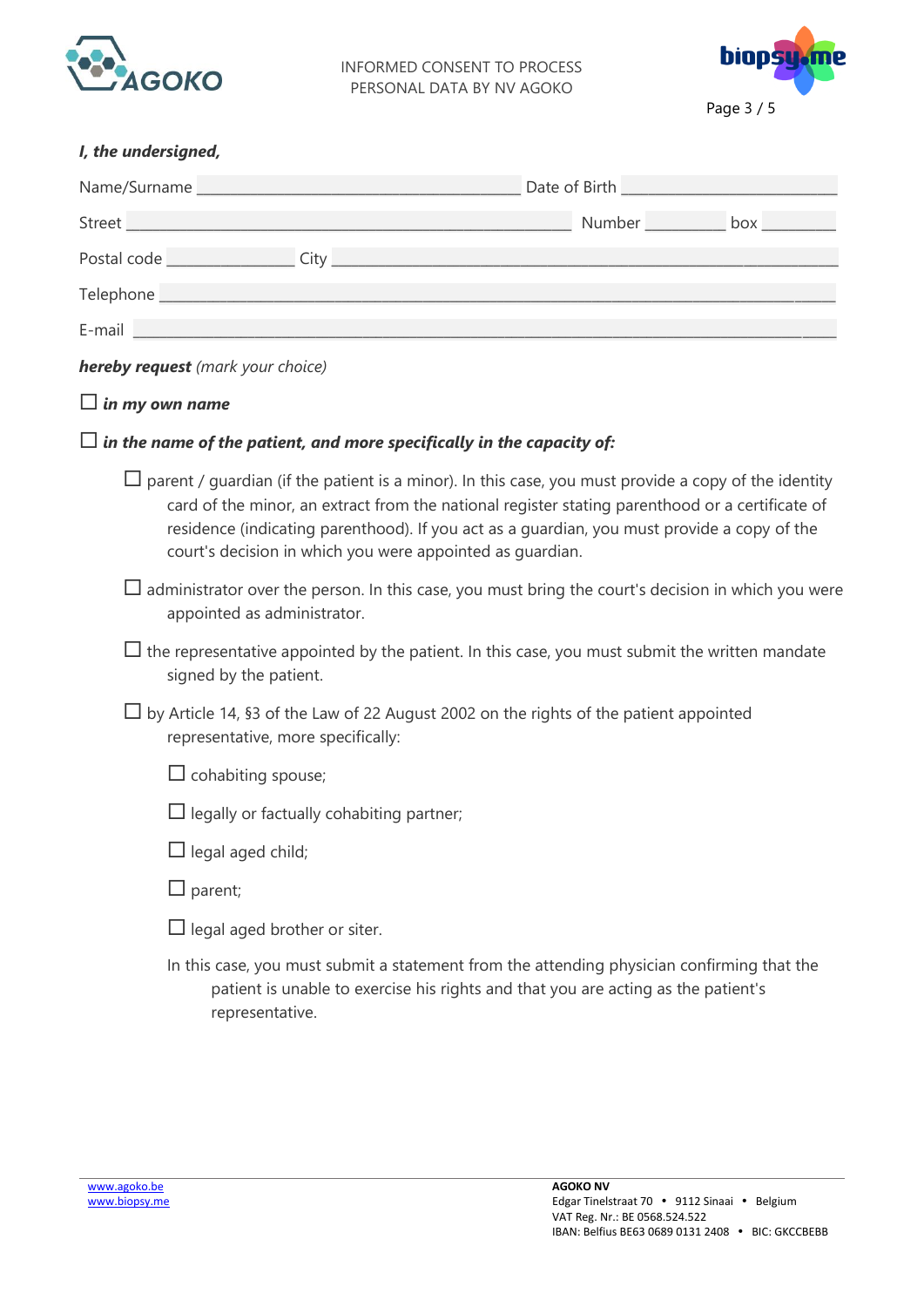

INFORMED CONSENT TO PROCESS PERSONAL DATA BY NV AGOKO



|  |  | a second opinion of the biopsy from: |  |  |  |
|--|--|--------------------------------------|--|--|--|
|--|--|--------------------------------------|--|--|--|

| E-mail and the contract of the contract of the contract of the contract of the contract of the contract of the                                  |  |  |  |  |  |
|-------------------------------------------------------------------------------------------------------------------------------------------------|--|--|--|--|--|
| that can be requested by Agoko NV from:                                                                                                         |  |  |  |  |  |
|                                                                                                                                                 |  |  |  |  |  |
|                                                                                                                                                 |  |  |  |  |  |
|                                                                                                                                                 |  |  |  |  |  |
|                                                                                                                                                 |  |  |  |  |  |
|                                                                                                                                                 |  |  |  |  |  |
|                                                                                                                                                 |  |  |  |  |  |
| and I grant Agoko NV to process: (mark your choice)                                                                                             |  |  |  |  |  |
| $\Box$ my personal data;                                                                                                                        |  |  |  |  |  |
| $\Box$ the patients personal data;                                                                                                              |  |  |  |  |  |
| in the manner and under the modalities as described in this form and in the privacy statement for<br>the following purposes: (mark your choice) |  |  |  |  |  |
| $\Box$ passing on the result of the second opinion to the treating physician, namely:                                                           |  |  |  |  |  |
|                                                                                                                                                 |  |  |  |  |  |
|                                                                                                                                                 |  |  |  |  |  |
|                                                                                                                                                 |  |  |  |  |  |
|                                                                                                                                                 |  |  |  |  |  |
|                                                                                                                                                 |  |  |  |  |  |